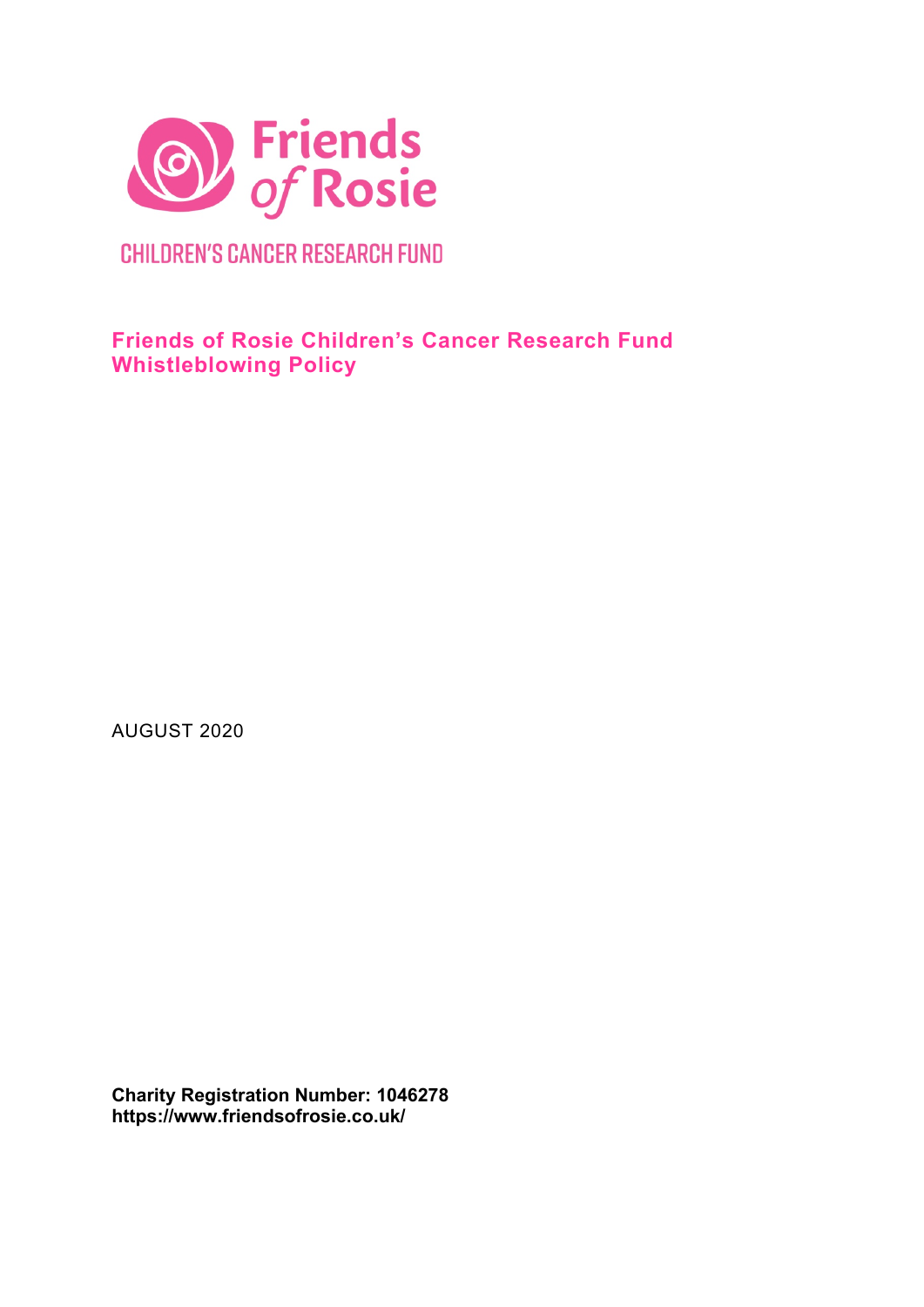## **Policy**

It is important that any fraud, misconduct or wrongdoing by anyone working on behalf of Friends of Rosie is reported and properly dealt with. We therefore require all individuals to raise any concerns that they may have about the conduct of others in the charity or the way in which the charity is run. This policy sets out the way in which individuals may raise concerns that they may have and how those concerns will be dealt with.

## **What is Whistleblowing?**

Whistleblowing is the confidential disclosure by any individual of any concern encountered in the running of the charity relating to a perceived wrongdoing. Such wrongdoings include:

- General malpractice such as immoral, illegal or unethical conduct.
- An act creating risk to health and safety.
- An act causing damage to the environment.
- A breach of any other legal obligation.
- Concealment of any of the above.

## **Reporting Responsibilities**

If you have a reasonable belief that any of the above is being, has been, or is likely to be committed you should report it. It is not necessary for you to have proof – a reasonable belief is sufficient. You have no responsibility for investigating the matter. It is the charity's responsibility to ensure an investigation takes place.

#### **Procedure**

Any concerns should be raised with the Chair of the Board of Trustees who will arrange for an investigation of the matter in a thorough, prompt and confidential manner.

You can report any Whistleblowing issue using the confidential email address: [Whistleblowing@friendsofrosie.co.uk](mailto:Whistleblowing@friendsofrosie.co.uk)

If your report involves the Chair of the Board of Trustees, you can make your report for the attention of Trustee Jill Hulme using the email address above.

The Trustees will take any necessary action including reporting the matter to any appropriate government department or regulatory agency.

On conclusion of any investigation you will be told of any investigation, the outcome and what the charity has done or proposes to do about it. If no action is taken, the reason for this will be explained.

If you reasonably believe that appropriate action has not been taken you should report the matter to the relevant body. This includes:

- HM Revenue and Customs
- The Environment Agency
- The Serious Fraud Office
- The Charity Commission